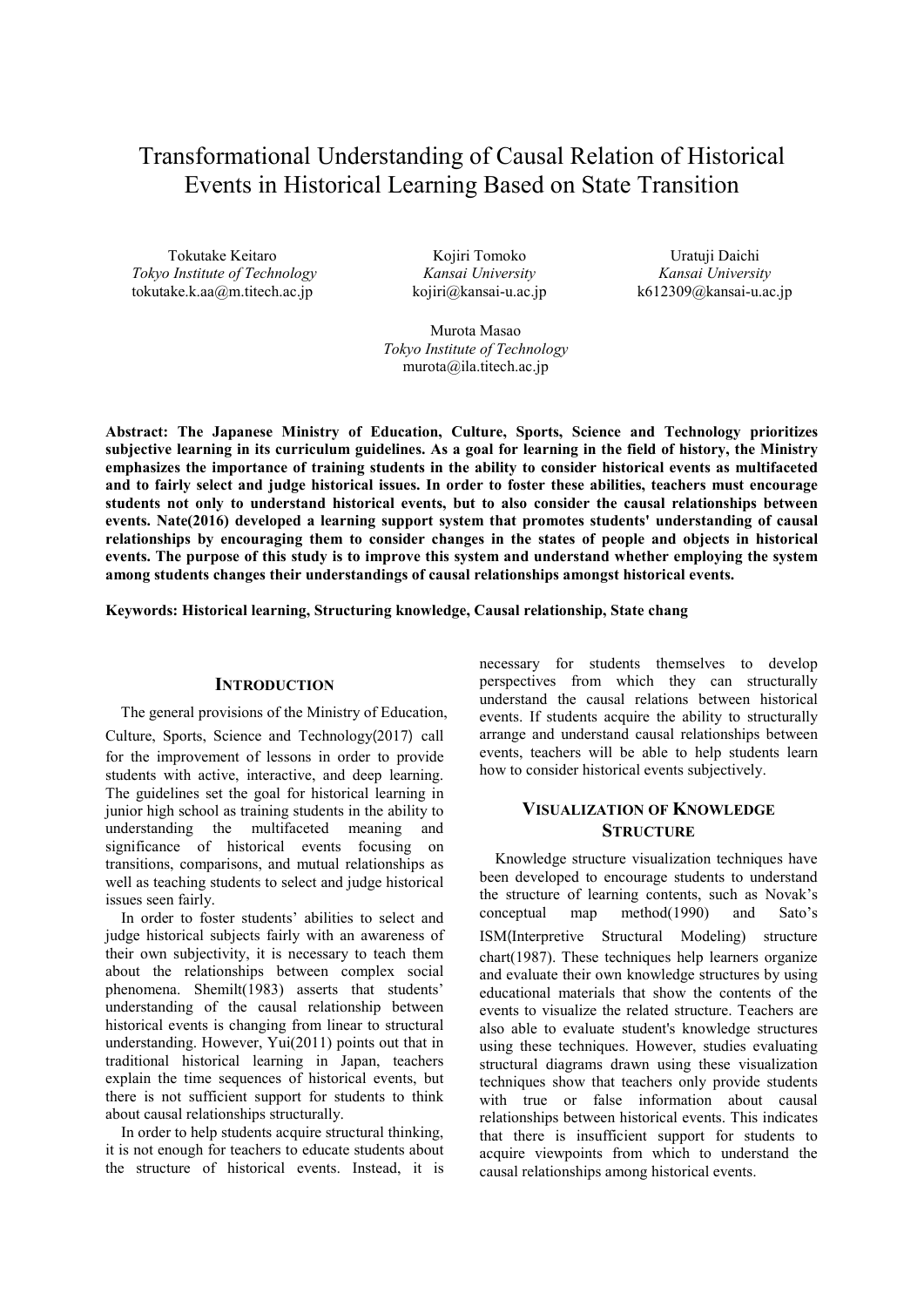In order for students to understand the causal relationship between events structurally, it is necessary to discuss the ways in which society changed as a result of the event. Nate(2016) proposed a learning method to help students understand the causal relationships between historical events structurally by considering how people or objects have changed through historical events. In this study, changes in people or objects are referred to as "state changes." Nate also proposes that students should make a causal relationship diagram after creating a state changes map so that they become conscious of state changes.

 Nate(2016) used the ISM structure chart as a visualization method to organize the causal relations among historical events. Historical learning requires students to consider historical sequences. The ISM structure chart is a hierarchical graph, while Novak's conceptual map method does not show historical sequences. For this reason, Nate(2016) judges that the ISM structure chart is effective in improving history learning. Figure 1 shows an example of a causal relationship diagram created using an ISM structure chart. This example concerns the formation of a group of samurai and the interior fighting of the Emperor that were triggered by the Heiji Rebellion.

 A person or an object involved in a historical event is placed on the vertical axis of the state change map, while an event arranged along the historical sequence is placed on the horizontal axis. The state of the person or thing changed under the influence of the historical event is input in this table. Through this process, students organize information about events, people, and state changes. Figure 2 shows an example of a state change map. Through this method, Nate (2016) encourages students to draw a causal relation diagram after thinking about the state change of the persons and objects in each event. Figure 3 shows an example of a causal relationship diagram with the state change of a person or object. In this example, it is indicated that the Battle of Dan-no-ura occurred due to the dissatisfaction of samurai in the eastern area as a result of the Heiji Rebellion.



Figure 1 Example of ISM structure chart



Figure 2 State change map



Figure 3 Example of a causal relationship diagram with a state change

## **THE PURPOSE OF THIS RESEARCH**

In this study, we develop a learning support system that fosters the understanding of causal relationships by relating the state changes of people to historical events and thereby improving students' understanding of causal relationships. We also examine the changes in students' understanding of causal relationships between historical events that come about when the system developed in this study is used.

In order to achieve the above purpose, with reference to the evaluation index of the ISM structure chart indicated by Kato(1988), students' causal relation diagrams were evaluated using the following two points.

・Point1: Common lines with the teacher's diagram

(Common line)

・Point2: Extra lines drawn compared to the teacher's

diagram(Extra line)

If it is possible to achieve the above purpose, the significance of this study is in realizing students' subjective historical learning.

# **UNDERSTANDING THE SUPPORT SYSTEM FOR CAUSAL RELATIONSHIPS IN THIS STUDY**

Nate(2016) helps students understand causal relationships between historical events by arranging state changes that occur as a result of each event.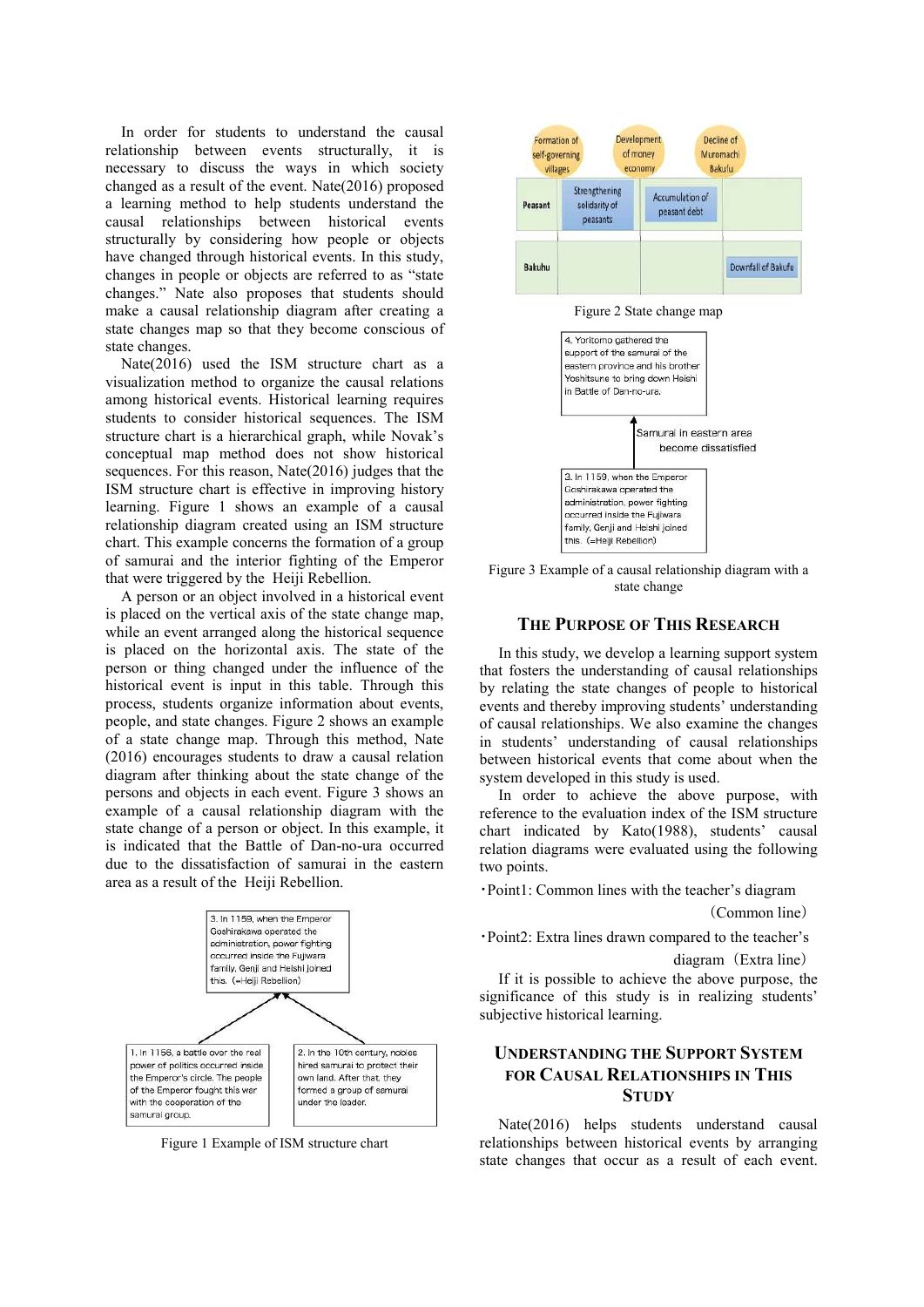However, in order to understand the causal relationships between events, it is not enough to understand the state changes that occur as a result of each event. In this study, we determine the state changes that trigger each event. We thought that students' understanding of events was better promoted when the causal relations between historical events could be captured structurally. Therefore, in this study, we developed a support system for understanding causal relationships with which students arrange state changes occurring before and after each event and then draw a causal relationship diagram. In the system we developed, the state of a person or thing is represented by a block of color on a card. Person or object states are entered in the form "(person)/ (state)/(value: high or low)" in the system.

Figure 4 shows an example of a state change input screen. Each state has its own color set, and students label the type of state changes using different colors. As shown in Figure 5, the state change that triggered the event is written on the lower part of the card that contains the contents of the event. Also, on the top of the card, students enter the state change that occurs as a result of the event. The Battle of Dan-no-ura can be taken as an example; this battle was a dispute that occurred as a result of the growing discontent of the Emperor and the samurai of the eastern area. Heishi was destroyed in this battle. The state change in this historical event is entered as follows.

・State change that triggered the event: "Emperor

(person)/dissatisfaction (state)/UP (value)"

・State change resulting from the event: "Samurai of eastern area (person)/dissatisfaction

(state)/UP(value)"

Figure 6 shows the card after all the state changes of each event are input. In the system developed in this study, it is possible to connect the lines only when the state change resulting from the event and the state change causing the event coincide. For example, both the state change resulting from the War of Heiji and the state change that triggered the Battle of Dan-noura were entered as "Samurai of eastern area (person)/dissatisfaction (state)/UP (value)" . In this case, we can draw a line between the two events.



Figure 4 Example of state change input screen



Figure 5 A card with a state change input



Figure 6 A card with all state changes entered

## **SURVEY TARGET AND PRACTICAL PERIOD**

The subjects of the survey were 27 second-grade students in a private junior high school in Tokyo. The investigation period was between April and May 2017. The students had been taking lessons using causality maps since April, and fully understood the method of drawing such maps. The textbook used was Tokyo Shoseki's "New History."

## **LESSON CONTENTS AND CREATION OF HISTORICAL EVENT CARD**

We conducted classes in which causal relation diagrams were made using state change for the above survey target. The unit title was "Japan in the Heian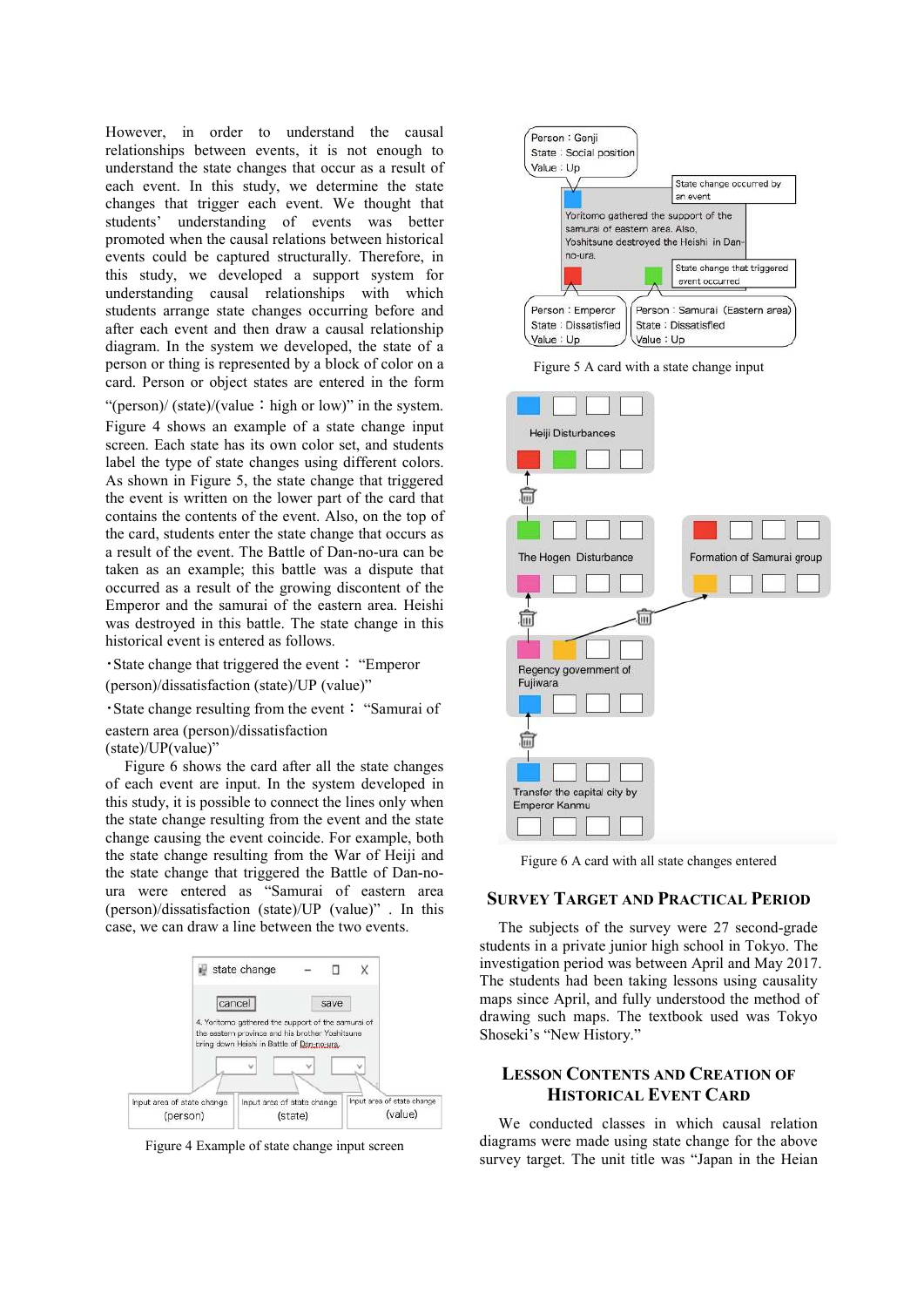period." In the classes, we covered the political and cultural backgrounds from "Politics of Emperor Kanmu" to "Destruction of Heishi." I did not discuss the relationship between the events because I wanted the students to consider the causal relationship between each event. Table 1 shows a summary of the class contents taught in this unit. Each of the ten class contents was used as an element of a causal relation diagram. The cards showing the elements were presented in a random order so that students would not be able to guess the causal relations from the position of the cards. The contents of the lesson and the elements used in the causal relation diagram were prepared by three teachers specializing in the history field of social studies, including the author. In lessons using the previous structural diagram, the students connected lines indicating time sequence and mutual relations; during this study, I instructed students to draw lines only for causal relationships. In addition, the state change in this research was prepared with the assistance of three school teachers. The contents are shown in Table 2.

Table 1 Summary of contents used in causality diagram

| Category                    | <b>Contents</b>              |
|-----------------------------|------------------------------|
| Politics of the             | Transfer the capital city by |
| <b>Emperor and Nobility</b> | Emperor Kanmu                |
|                             | Regency government of        |
|                             | Fujiwara                     |
| The culture of the          | Faith of esoteric Buddhism   |
| Heian period                | Formation of native          |
|                             | Japanese culture             |
|                             | Faith of the jodo sect       |
| Establishment and           | Formation of Samurai group   |
| expansion of Samurai        | The Hogen Disturbance        |
|                             | Heiji Disturbances           |
| The ups and downs of        | Domination of West Japan     |
| Heishi                      | by Heike                     |
|                             | The Heike fell in Dan-no-    |
|                             | ura.                         |

Table 2 State change used in this research

| Person             | <b>State</b>  | Value        |
|--------------------|---------------|--------------|
| • Emperor          | Social status | $\cdot$ Up   |
| $\cdot$ A nobleman | · Authority   | $\cdot$ Down |
| · Fujiwara         | · Financial   |              |
| · Samurai          | strength      |              |
| · Buddhist         | ·Dissatisfied |              |
| · Samurai of       |               |              |
| Eastern area       |               |              |
| $\cdot$ Samurai of |               |              |

| Western area |  |
|--------------|--|
| ·Genji       |  |
| ·Heishi      |  |

# **EVALUATION OF CAUSAL RELATIONSHIP MAP**

At the end of the lesson, students were asked to create causal relationship maps similar to those they normally used. Causal relationship maps were created by individuals using the print materials, textbooks, and historical materials used for classes. After creating the causal relationship maps, we created maps based on state changes again. To evaluate the students' causal relationship diagrams, we calculated the two points "common line" and "extra line" with the causal relation map drawn by the teacher using Kato's method(1988). There were fifteen connections drawn by the teacher. Figure 7 shows the causal relationship diagram drawn by the teacher.

We examined how the common connections with the teacher changed before and after the use of state change maps. The average number of common lines before using state change was 4.29, on average. The average number of common lines after using state change was 4.77. A t-test was conducted on these results, and it was found that there was no significant difference before and after the use of the state change(t(26)=1.258,p>0.5). However, among the 27 students, the common lines of 13 persons increased, and the common lines of 6 persons decreased. In addition, among the 13 people whose common lines increased, 12 had less than average common lines before using state change. Also, among the 6 people whose common lines were reduced, 5 had more than average common lines before using state change.

For this reason, we conducted a t-test for 21 people, removing the 6 whose common lines had been reduced before and after using the state change. As a result, it became clear that the number of common lines significantly improved after state change use (t  $(20)=4.374$ ,  $p<0.1$ ). Also, there was no significant difference in extra lines in either case. Table 3 shows the before and after mean, standard deviation and ttest result. For this reason, it is considered that state change is effective as a method for supporting the understanding of the causal relations among historical events for students who find it difficult to create a causal relation map. However, for students who understand the causal relationship of events, specifying the condition of state change may restrict their understanding of causality.

In order to evaluate the transformation of students' understanding of causal relationships in more detail, element cards were classified into four types according to their contents. The categories of classification are shown in Table 1. In addition, we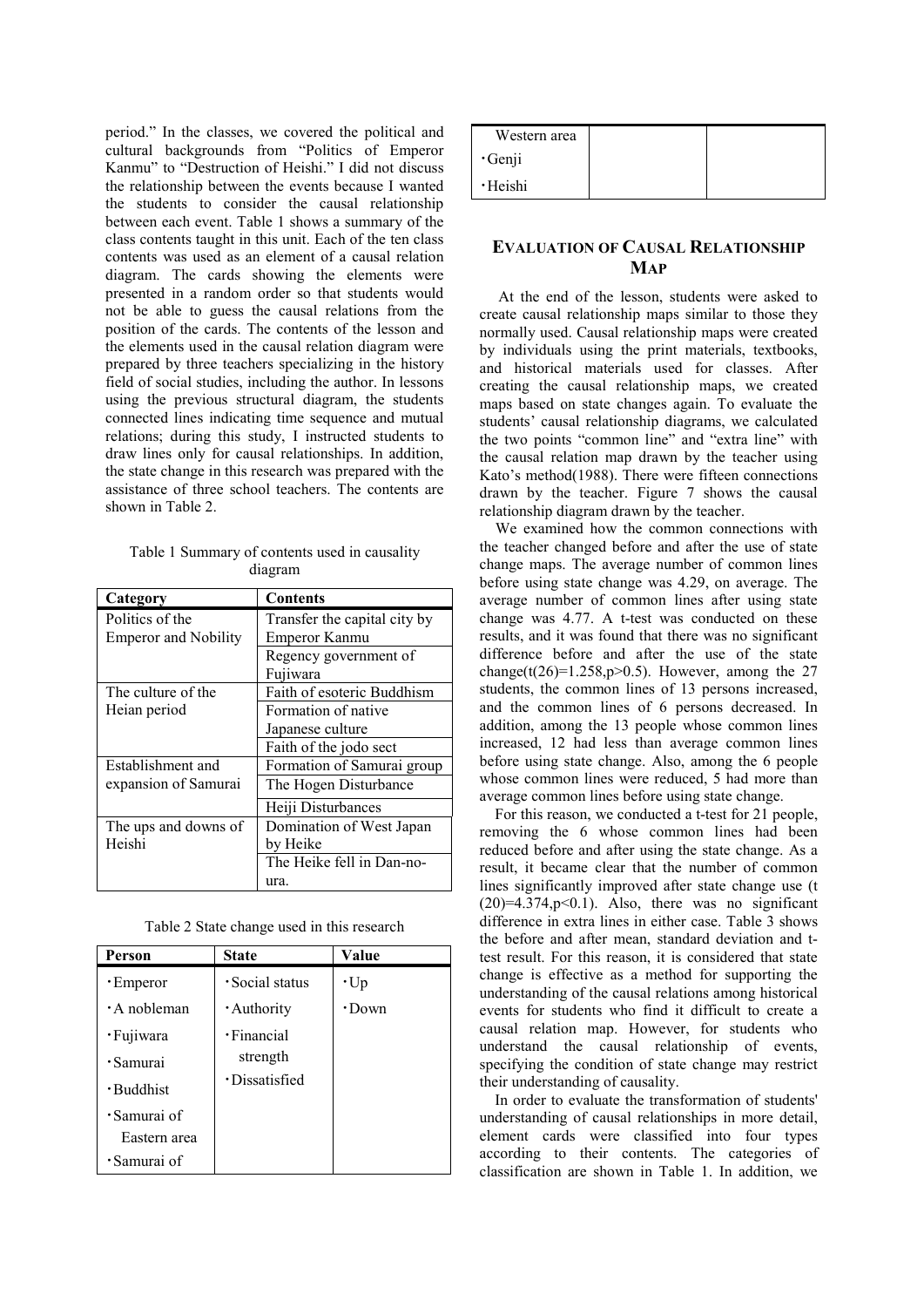evaluated lines that connected with elements of the same category and lines that connected with elements of another category separately. There were 6 lines drawn by the teacher in the causal relation diagram for the same category and 9 lines for different categories.

For the 21people mentioned above, variance analysis was performed to verify the effects of learning using state change. For the common lines for the same category, we set the first level before state change use. In addition, we set the second level after using state change. For the same categories of lines, we analyzed variance in the same way. The extra lines were also divided into lines for the same category and lines for other categories, and the same analysis was performed.

Table 4 shows the average and standard deviation of the number of correct answers before and after the state change for the common lines drawn by the students.

Table 5 shows the average and standard deviation of extra lines.

Result of our analysis showed that the number of correct answers to the line for the same category of common lines were significantly improved (F (1, 20)  $= 5.75$ , p  $\leq$ .05). Funada(2012), who studies methods of teaching causal relationships among historical events, sees the variables for understanding the relationship between events as a method for improving students' understanding of the causal relations among historical events. Shemilt(1983) claims that students with a better understanding of historical events view causality not only as a concrete event, but also as a more theoretical, or abstract, event. From this perspective, it is considered that state change as used in this research was a more abstracted historical event and worked as a parameter to capture the causal relationships between events.

In addition, the number of correct answers was also significantly improved for connections to other categories of common lines (F  $(1, 20) = 15.76$ , p <.01). Voss and Carretero(2000) say that when students understand historical events, they often do not understand that there is a relationship between political, economic, and cultural aspects. The learning method proposed in this study is able to help students understand such phenomena by abstracting the event. For this reason, we think that the understanding of the causal relation to another category event that is difficult to capture is improved using our method.

On the other hand, in this study there was no significant difference in extra lines. Brophy et al. (1992) states that when thinking about the causal relationship between events, it is necessary to think about the possibilities of time. With this point in mind, it is considered that state change used in this research was not appropriate as a method to think about the possibilities of the era.



Figure 7 Causal relationship map drawn by a teacher Table 3 Before and after mean, standard deviation and

| t-test result.           |               |       |       |       |           |
|--------------------------|---------------|-------|-------|-------|-----------|
| Before/After             | <b>Before</b> |       | After |       |           |
|                          | M             | S.D.  | M     | S.D.  | t-value   |
| Common<br>$lines(N=27)$  | 4.296         | 1.856 | 4.777 | 1.310 | 1.255     |
| Common<br>$lines(N=21)$  | 3.714         | 1.553 | 5.    | 1.311 | $4.374**$ |
| Extra<br>lines( $N=27$ ) | 1.740         | 1.953 | 1.518 | 1.311 | 0.592     |
| Extra<br>$lines(N=21)$   | 1.238         | 1.300 | 1.238 | 0.995 | $^{(1)}$  |
| *p<.05, **p<.01          |               |       |       |       |           |

Table 4 Average and standard deviation of the number of correct answers for common lines

| Line<br>Type     | Common Line of<br><b>Identicial Categories</b> |        | Common Line of<br><b>Another Categories</b> |       |
|------------------|------------------------------------------------|--------|---------------------------------------------|-------|
| Before/<br>After | <b>Refore</b>                                  | A fter | Before After                                |       |
| N                | 21                                             | 21     | 21                                          | 21    |
| Mean             | 1.952                                          | 2.333  | 1.761                                       | 2.666 |
| S.D.             | 0.95                                           | 0.835  | 1.305                                       | 1.083 |